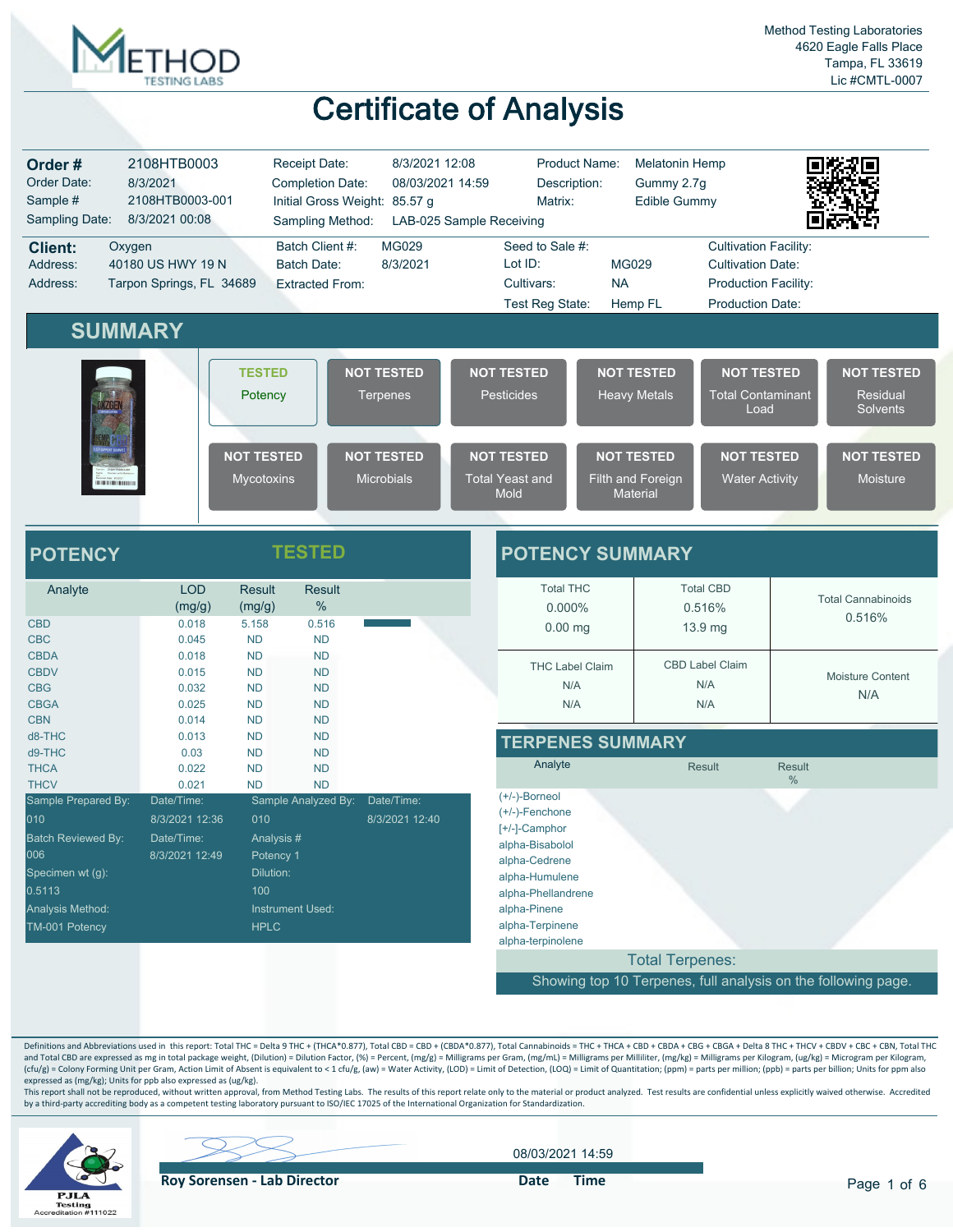

| Order#<br>Order Date:<br>Sample #<br>Sampling Date: | 2108HTB0003<br>8/3/2021<br>2108HTB0003-001<br>8/3/2021 00:08 | Receipt Date:<br><b>Completion Date:</b><br>Initial Gross Weight: 85.57 g<br>Sampling Method: | 8/3/2021 12:08<br>08/03/2021 14:59<br>LAB-025 Sample Receiving | <b>Product Name:</b><br>Description:<br>Matrix: | <b>Melatonin Hemp</b><br>Gummy 2.7q<br>Edible Gummy | 回荡叙回<br>1.ਤਰਦੇਖਿ             |
|-----------------------------------------------------|--------------------------------------------------------------|-----------------------------------------------------------------------------------------------|----------------------------------------------------------------|-------------------------------------------------|-----------------------------------------------------|------------------------------|
| <b>Client:</b>                                      | Oxygen                                                       | Batch Client #:                                                                               | MG029                                                          | Seed to Sale #:                                 |                                                     | <b>Cultivation Facility:</b> |
| Address:                                            | 40180 US HWY 19 N                                            | Batch Date:                                                                                   | 8/3/2021                                                       | Lot ID:                                         | <b>MG029</b>                                        | <b>Cultivation Date:</b>     |
| Address:                                            | Tarpon Springs, FL 34689                                     | <b>Extracted From:</b>                                                                        |                                                                | Cultivars:                                      | <b>NA</b>                                           | <b>Production Facility:</b>  |
|                                                     |                                                              |                                                                                               |                                                                | Test Reg State:                                 | Hemp FL                                             | <b>Production Date:</b>      |

| <b>TERPENES</b>           |            |                     |            |                        |            |               | <b>NOT TESTED</b> |  |
|---------------------------|------------|---------------------|------------|------------------------|------------|---------------|-------------------|--|
| Analyte                   | <b>LOD</b> | <b>Result</b>       | Result     | Analyte                | <b>LOD</b> | <b>Result</b> | <b>Result</b>     |  |
|                           |            |                     | %          |                        |            |               | $\frac{9}{6}$     |  |
| alpha-Pinene              |            |                     |            | Camphene               |            |               |                   |  |
| Isopulegol                |            |                     |            | delta-3-Carene         |            |               |                   |  |
| alpha-Terpinene           |            |                     |            | Eucalyptol             |            |               |                   |  |
| gamma-Terpinene           |            |                     |            | alpha-terpinolene      |            |               |                   |  |
| Linalool                  |            |                     |            | Geraniol               |            |               |                   |  |
| alpha-Humulene            |            |                     |            | Z-Nerolidol            |            |               |                   |  |
| Menthol                   |            |                     |            | E-Nerolidol            |            |               |                   |  |
| Guaiol                    |            |                     |            | E-Caryophyllene        |            |               |                   |  |
| <b>Nerol</b>              |            |                     |            | alpha-Bisabolol        |            |               |                   |  |
| Valencene                 |            |                     |            | D-Limonene             |            |               |                   |  |
| alpha-Cedrene             |            |                     |            | Sabinene               |            |               |                   |  |
| Endo-Fenchyl Alcohol      |            |                     |            | <b>Terpineol</b>       |            |               |                   |  |
| Pulegone                  |            |                     |            | [+/-]-Camphor          |            |               |                   |  |
| Isoborneol                |            |                     |            | $(+/-)$ -Fenchone      |            |               |                   |  |
| Ocimenes                  |            |                     |            | Cedrol                 |            |               |                   |  |
| Farnesene                 |            |                     |            | Geranyl acetate        |            |               |                   |  |
| alpha-Phellandrene        |            |                     |            | beta-Pinene            |            |               |                   |  |
| beta-Myrcene              |            |                     |            | Carophyllene Oxide     |            |               |                   |  |
| $(+/-)$ -Borneol          |            |                     |            | Sabinene Hydrate       |            |               |                   |  |
| Sample Prepared By:       | Date/Time: | Sample Analyzed By: | Date/Time: | <b>Total Terpenes:</b> |            | $\frac{0}{0}$ |                   |  |
|                           |            |                     |            |                        |            |               |                   |  |
| <b>Batch Reviewed By:</b> | Date/Time: | Analysis #          |            |                        |            |               |                   |  |
| Specimen wt:              |            | Dilution:           |            |                        |            |               |                   |  |
| Analysis Method:          |            | Instrument Used:    |            |                        |            |               |                   |  |
|                           |            |                     |            |                        |            |               |                   |  |

Definitions and Abbreviations used in this report: Total THC = Delta 9 THC + (THCA\*0.877), Total CBD = CBD + (CBDA\*0.877), Total Cannabinoids = THC + THCA + CBD + CBDA + CBGA + CBGA + Delta 8 THC + THCV + CBDV + CBC + CBN, and Total CBD are expressed as mg in total package weight, (Dilution) = Dilution Factor, (%) = Percent, (mg/g) = Milligrams per Gram, (mg/mL) = Milligrams per Milliiter, (mg/kg) = Milligrams per Kilogram, (ug/kg) = Microgr expressed as (mg/kg); Units for ppb also expressed as (ug/kg).

This report shall not be reproduced, without written approval, from Method Testing Labs. The results of this report relate only to the material or product analyzed. Test results are confidential unless explicitly waived ot



08/03/2021 14:59

**Roy Sorensen - Lab Director** Date Time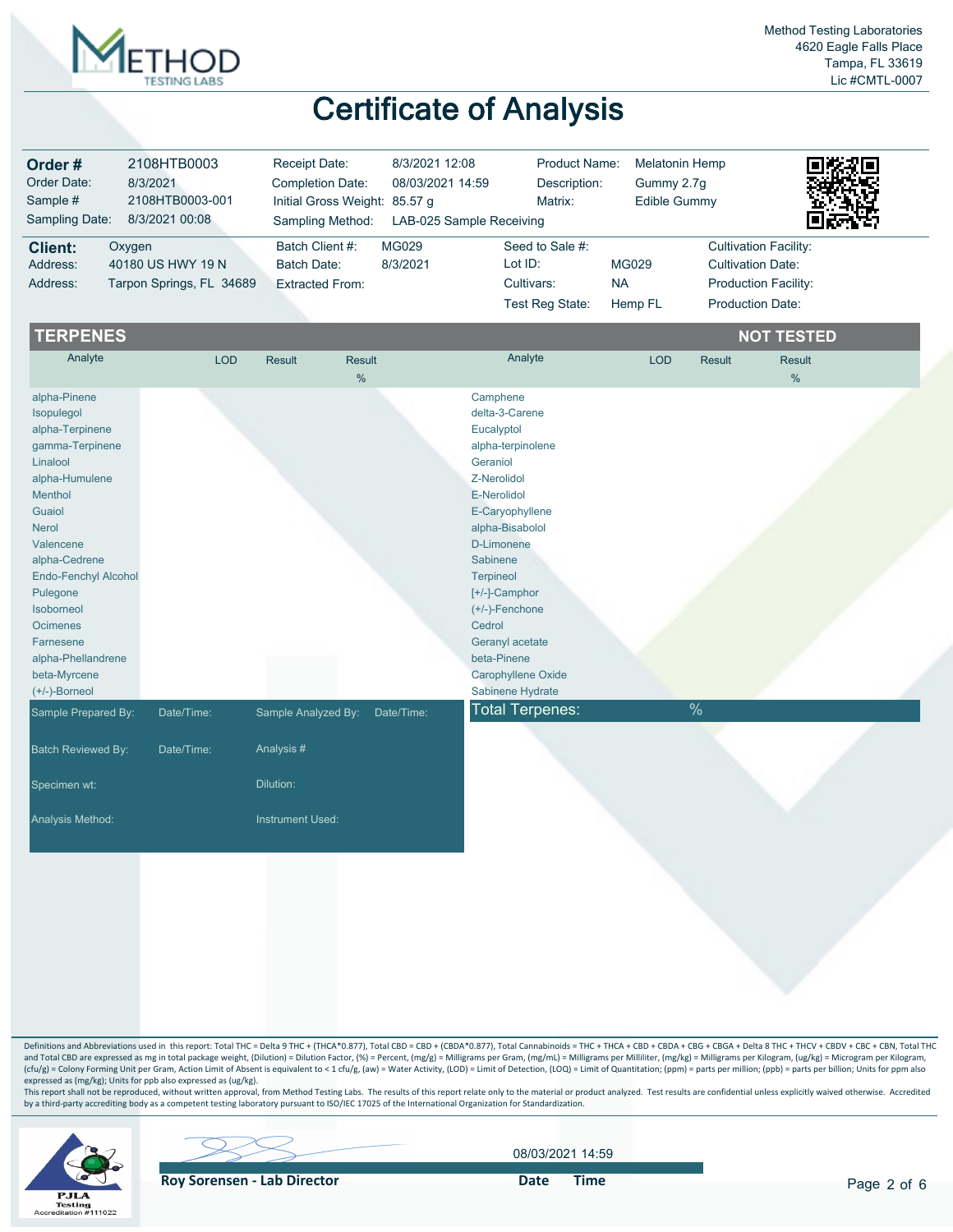

| Order#<br>Order Date:<br>Sample #<br>Sampling Date:                                                                                                                                                                                                                                                                                                                                                                                                                                                                                                                              | 2108HTB0003<br>8/3/2021<br>2108HTB0003-001<br>8/3/2021 00:08 | Receipt Date:<br>Completion Date:<br>Initial Gross Weight: 85.57 g<br>Sampling Method: | 8/3/2021 12:08<br>08/03/2021 14:59<br>LAB-025 Sample Receiving                                                                                                                                                                             | <b>Product Name:</b><br>Description:<br>Matrix:                                                                                                                                                                                                                                                                                                                                                                                                                                                                                                             | <b>Melatonin Hemp</b><br>Gummy 2.7g<br><b>Edible Gummy</b> |                                                                                                             |                          |               |
|----------------------------------------------------------------------------------------------------------------------------------------------------------------------------------------------------------------------------------------------------------------------------------------------------------------------------------------------------------------------------------------------------------------------------------------------------------------------------------------------------------------------------------------------------------------------------------|--------------------------------------------------------------|----------------------------------------------------------------------------------------|--------------------------------------------------------------------------------------------------------------------------------------------------------------------------------------------------------------------------------------------|-------------------------------------------------------------------------------------------------------------------------------------------------------------------------------------------------------------------------------------------------------------------------------------------------------------------------------------------------------------------------------------------------------------------------------------------------------------------------------------------------------------------------------------------------------------|------------------------------------------------------------|-------------------------------------------------------------------------------------------------------------|--------------------------|---------------|
| <b>Client:</b><br>Address:<br>Address:                                                                                                                                                                                                                                                                                                                                                                                                                                                                                                                                           | Oxygen<br>40180 US HWY 19 N<br>Tarpon Springs, FL 34689      | Batch Client #:<br><b>Batch Date:</b><br><b>Extracted From:</b>                        | <b>MG029</b><br>8/3/2021                                                                                                                                                                                                                   | Seed to Sale #:<br>Lot ID:<br>Cultivars:<br>Test Reg State:                                                                                                                                                                                                                                                                                                                                                                                                                                                                                                 | <b>MG029</b><br><b>NA</b><br>Hemp FL                       | <b>Cultivation Facility:</b><br><b>Cultivation Date:</b><br>Production Facility:<br><b>Production Date:</b> |                          |               |
| <b>PESTICIDES</b>                                                                                                                                                                                                                                                                                                                                                                                                                                                                                                                                                                |                                                              |                                                                                        |                                                                                                                                                                                                                                            |                                                                                                                                                                                                                                                                                                                                                                                                                                                                                                                                                             |                                                            | <b>NOT TESTED</b>                                                                                           |                          |               |
| Analyte                                                                                                                                                                                                                                                                                                                                                                                                                                                                                                                                                                          | <b>LOD</b><br>(ug/kg)                                        | Action<br>Result<br>Level<br>(ug/kg)<br>(ug/kg)                                        | <b>Status</b>                                                                                                                                                                                                                              | Analyte                                                                                                                                                                                                                                                                                                                                                                                                                                                                                                                                                     | <b>LOD</b><br>(ug/kg)                                      | Action<br>Level<br>(ug/kg)                                                                                  | <b>Result</b><br>(ug/kg) | <b>Status</b> |
| Abamectin<br>Acequinocyl<br>Aldicarb<br><b>Bifenazate</b><br><b>Boscalid</b><br>Carbaryl<br>Chlorantraniliprole<br>Chlorfenapyr<br>Chlorpyrifos<br>Coumaphos<br>Cypermethrin<br><b>Diazinon</b><br>Dimethoate<br>Ethoprophos<br>Etoxazole<br>Fenoxycarb<br>Fipronil<br>Fludioxonil<br>Imazalil<br>Kresoxim-methyl<br>Metalaxyl<br>Methomyl<br>Mevinphos<br>Naled<br>Paclobutrazol<br>Permethrin<br>Piperonylbutoxide<br>Propiconazole<br>Pyrethrins<br>Spinetoram<br>Spiromesifen<br>Spiroxamine<br>Thiacloprid<br>Trifloxystrobin<br>Sample Prepared By:<br>Sample Analyzed By: | Date/Time:<br>Date/Time:                                     | Specimen wt (g):<br>Analysis Method:                                                   | N/A<br>N/A<br>N/A<br>N/A<br>N/A<br>N/A<br>N/A<br>N/A<br>N/A<br>N/A<br>N/A<br>N/A<br>N/A<br>N/A<br>N/A<br>N/A<br>N/A<br>N/A<br>N/A<br>N/A<br>N/A<br>N/A<br>N/A<br>N/A<br>N/A<br>N/A<br>N/A<br>N/A<br>N/A<br>N/A<br>N/A<br>N/A<br>N/A<br>N/A | Acephate<br>Acetamiprid<br>Azoxystrobin<br><b>Bifenthrin</b><br>Captan<br>Carbofuran<br>Chlordane<br>Chlormequat chloride<br>Clofentezine<br>Cyfluthrin<br>Daminozide<br><b>Dichlorvos</b><br>Dimethomorph<br>Etofenprox<br>Fenhexamid<br>Fenpyroximate<br>Flonicamid<br>Hexythiazox<br>Imidacloprid<br>Malathion<br>Methiocarb<br>Methyl parathion<br>Myclobutanil<br>Oxamyl<br>Pentachloronitrobenzene<br>Phosmet<br>Prallethrin<br>Propoxur<br>Pyridaben<br>Spinosad A and D<br>Spirotetramat<br>Tebuconazole<br>Thiamethoxam<br>Analysis #<br>Dilution: |                                                            |                                                                                                             |                          |               |
| <b>Batch Reviewed By:</b><br>Sample Prepared By:                                                                                                                                                                                                                                                                                                                                                                                                                                                                                                                                 | Date/Time:<br>Date/Time:                                     | Instrument Used:<br>Specimen wt (g):                                                   |                                                                                                                                                                                                                                            | Dilution:<br>Analysis#                                                                                                                                                                                                                                                                                                                                                                                                                                                                                                                                      |                                                            |                                                                                                             |                          |               |
| Sample Analyzed By:<br><b>Batch Reviewed By:</b>                                                                                                                                                                                                                                                                                                                                                                                                                                                                                                                                 | Date/Time:<br>Date/Time:                                     | Analysis Method:<br><b>Instrument Used:</b>                                            |                                                                                                                                                                                                                                            |                                                                                                                                                                                                                                                                                                                                                                                                                                                                                                                                                             |                                                            |                                                                                                             |                          |               |

Definitions and Abbreviations used in this report: Total THC = Delta 9 THC + (THCA\*0.877), Total CBD = CBD + (CBDA\*0.877), Total Cannabinoids = THC + THCA + CBD + CBD + CBD + CBG + CBG + CBG + CBCA + Delta 8 THC + THCV + C and Total CBD are expressed as mg in total package weight, (Dilution) = Dilution Factor, (%) = Percent, (mg/g) = Milligrams per Gram, (mg/mL) = Milligrams per Milliiter, (mg/kg) = Milligrams per Kilogram, (ug/kg) = Microgr expressed as (mg/kg); Units for ppb also expressed as (ug/kg).

This report shall not be reproduced, without written approval, from Method Testing Labs. The results of this report relate only to the material or product analyzed. Test results are confidential unless explicitly waived ot



08/03/2021 14:59

**Roy Sorensen - Lab Director Date Time**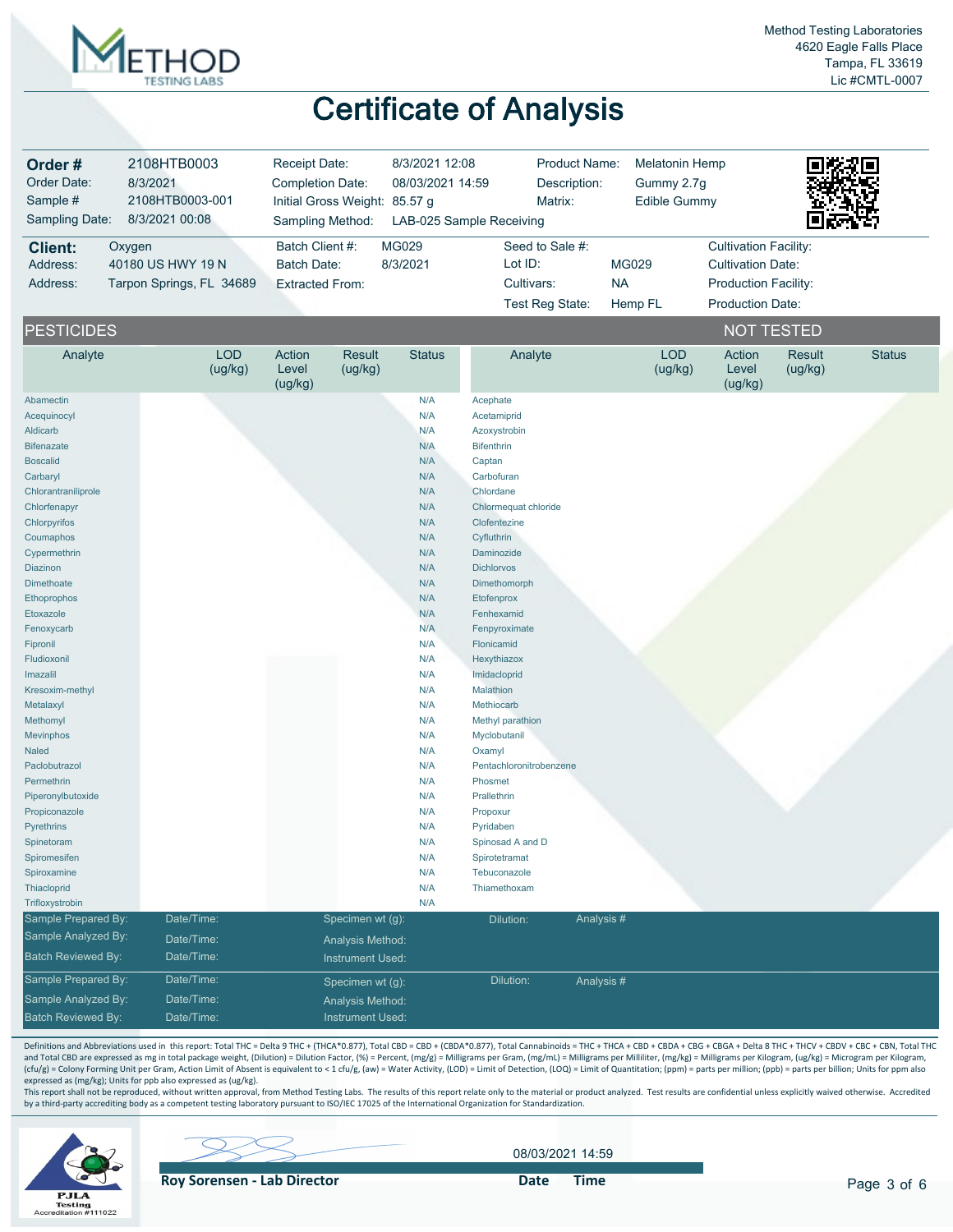

| Order#<br>Order Date:<br>Sample #<br>Sampling Date: | 2108HTB0003<br>8/3/2021<br>2108HTB0003-001<br>8/3/2021 00:08 | Receipt Date:<br><b>Completion Date:</b><br>Sampling Method: | Initial Gross Weight: 85.57 g | 8/3/2021 12:08<br>08/03/2021 14:59<br>LAB-025 Sample Receiving | <b>Product Name:</b><br>Description:<br>Matrix: | <b>Melatonin Hemp</b><br>Gummy 2.7g<br>Edible Gummy |                                |                          |               |
|-----------------------------------------------------|--------------------------------------------------------------|--------------------------------------------------------------|-------------------------------|----------------------------------------------------------------|-------------------------------------------------|-----------------------------------------------------|--------------------------------|--------------------------|---------------|
| <b>Client:</b><br>Oxygen                            |                                                              | Batch Client #:                                              |                               | MG029                                                          | Seed to Sale #:                                 |                                                     | <b>Cultivation Facility:</b>   |                          |               |
| Address:                                            | 40180 US HWY 19 N                                            | <b>Batch Date:</b>                                           |                               | 8/3/2021                                                       | Lot ID:                                         | <b>MG029</b>                                        | <b>Cultivation Date:</b>       |                          |               |
| Address:                                            | Tarpon Springs, FL 34689                                     | <b>Extracted From:</b>                                       |                               |                                                                | Cultivars:                                      | <b>NA</b>                                           | <b>Production Facility:</b>    |                          |               |
|                                                     |                                                              |                                                              |                               |                                                                | Test Reg State:                                 | Hemp FL                                             | <b>Production Date:</b>        |                          |               |
| <b>HEAVY METALS</b>                                 |                                                              | <b>NOT TESTED</b>                                            |                               |                                                                | <b>RESIDUAL SOLVENTS</b>                        |                                                     | <b>NOT TESTED</b>              |                          |               |
| Analyte                                             | <b>LOD</b><br>(ug/kg)                                        | <b>Action Level</b><br>(ug/kg)                               | <b>Result</b><br>(ug/kg)      | <b>Status</b>                                                  | Analyte                                         | <b>LOD</b><br>(mg/kg)                               | <b>Action Level</b><br>(mg/kg) | <b>Result</b><br>(mg/kg) | <b>Status</b> |
| Lead                                                |                                                              |                                                              |                               | N/A                                                            | Acetone                                         |                                                     |                                |                          | N/A           |
| Arsenic                                             |                                                              |                                                              |                               | N/A                                                            | Acetonitrile                                    |                                                     |                                |                          | N/A           |
| Cadmium                                             |                                                              |                                                              |                               | N/A                                                            | <b>Benzene</b>                                  |                                                     |                                |                          | N/A           |
| <b>Mercury</b>                                      |                                                              |                                                              |                               | N/A                                                            | <b>Butane</b>                                   |                                                     |                                |                          | N/A           |
| Sample Prepared By:                                 | Date/Time:                                                   | Sample Analyzed By:                                          |                               | Date/Time:                                                     | Chloroform                                      |                                                     |                                |                          | N/A           |
|                                                     |                                                              |                                                              |                               |                                                                | 1,2-Dichloroethane                              |                                                     |                                |                          | N/A           |
| <b>Batch Reviewed By:</b>                           | Date/Time:                                                   | Analysis #                                                   |                               |                                                                | 1,1-Dichloroethene                              |                                                     |                                |                          | N/A           |
| Specimen wt (g):                                    |                                                              | Dilution:                                                    |                               |                                                                | Ethanol                                         |                                                     |                                |                          | N/A           |
|                                                     |                                                              |                                                              |                               |                                                                | Ethyl acetate                                   |                                                     |                                |                          | N/A           |
| Analysis Method:                                    |                                                              | <b>Instrument Used:</b>                                      |                               |                                                                | <b>Ethyl</b> ether                              |                                                     |                                |                          | N/A<br>N/A    |
|                                                     |                                                              |                                                              |                               |                                                                | Ethylene oxide                                  |                                                     |                                |                          | N/A           |
|                                                     |                                                              |                                                              |                               |                                                                | Heptane<br>Hexane                               |                                                     |                                |                          | N/A           |
|                                                     |                                                              |                                                              |                               |                                                                |                                                 |                                                     |                                |                          | N/A           |
|                                                     | TOTAL CONTAMINANT LOAD                                       |                                                              |                               |                                                                | Isopropyl alcohol<br>Methanol                   |                                                     |                                |                          | N/A           |
|                                                     |                                                              |                                                              |                               |                                                                | Methylene chloride                              |                                                     |                                |                          | N/A           |
| Analyte                                             | <b>Action Level</b>                                          |                                                              | <b>Result</b>                 | <b>Status</b>                                                  | Pentane                                         |                                                     |                                |                          | N/A           |
|                                                     | (mg/kg)                                                      |                                                              | (mg/kg)                       |                                                                | Propane                                         |                                                     |                                |                          | N/A           |
| <b>Heavy Metals/Pesticides</b>                      |                                                              |                                                              |                               | N/A                                                            | Trichloroethylene                               |                                                     |                                |                          | N/A           |
|                                                     |                                                              |                                                              |                               |                                                                | <b>Toluene</b>                                  |                                                     |                                |                          | N/A           |
|                                                     |                                                              |                                                              |                               |                                                                | <b>Total xylenes</b>                            |                                                     |                                |                          | N/A           |
|                                                     |                                                              |                                                              |                               |                                                                | Sample Prepared By:                             | Date/Time:                                          | Sample Analyzed By:            |                          | Date/Time:    |
|                                                     |                                                              |                                                              |                               |                                                                | <b>Batch Reviewed By:</b>                       | Date/Time:                                          | Analysis #                     |                          |               |
|                                                     |                                                              |                                                              |                               |                                                                | Specimen wt (g):                                |                                                     | Dilution:                      |                          |               |
|                                                     |                                                              |                                                              |                               |                                                                | Analysis Method:                                |                                                     | Instrument Used:               |                          |               |
|                                                     |                                                              |                                                              |                               |                                                                |                                                 |                                                     |                                |                          |               |

Definitions and Abbreviations used in this report: Total THC = Delta 9 THC + (THCA\*0.877), Total CBD = CBD + (CBDA\*0.877), Total Cannabinoids = THC + THCA + CBD + CBDA + CBGA + CBGA + Delta 8 THC + THCV + CBDV + CBC + CBN, and Total CBD are expressed as mg in total package weight, (Dilution) = Dilution Factor, (%) = Percent, (mg/g) = Milligrams per Gram, (mg/mL) = Milligrams per Milliiter, (mg/kg) = Milligrams per Kilogram, (ug/kg) = Microgr expressed as (mg/kg); Units for ppb also expressed as (ug/kg).

This report shall not be reproduced, without written approval, from Method Testing Labs. The results of this report relate only to the material or product analyzed. Test results are confidential unless explicitly waived ot



08/03/2021 14:59

**Roy Sorensen - Lab Director Container Solution Container Container Prime**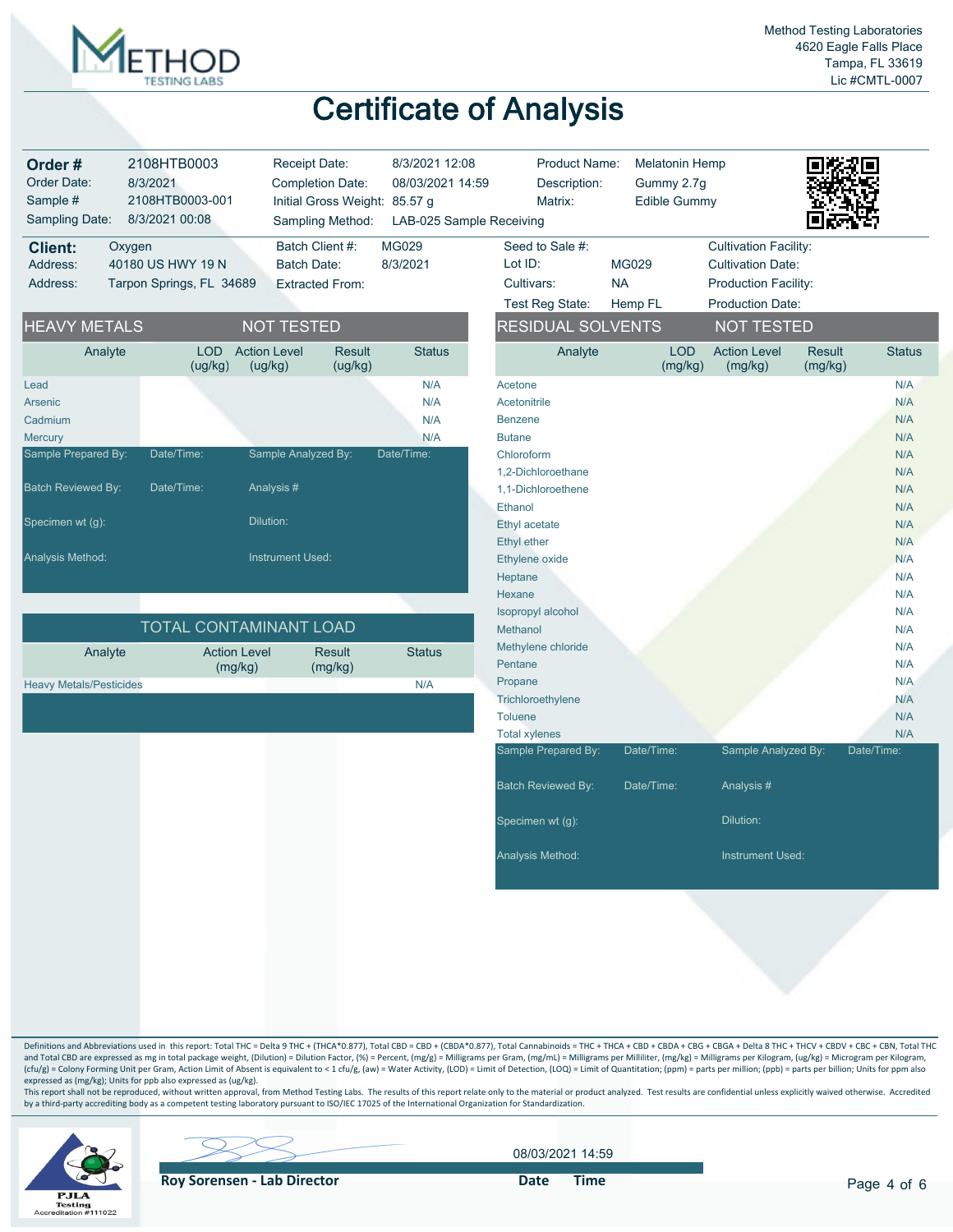

| Order#<br>Order Date:<br>Sample #<br>Sampling Date:                                      | 2108HTB0003<br>8/3/2021<br>2108HTB0003-001<br>8/3/2021 00:08 | Receipt Date:                  | <b>Completion Date:</b><br>Initial Gross Weight: 85.57 g<br>Sampling Method: | 8/3/2021 12:08<br>08/03/2021 14:59<br>LAB-025 Sample Receiving | <b>Product Name:</b><br>Description:<br>Matrix:                                              | <b>Melatonin Hemp</b><br>Gummy 2.7g<br><b>Edible Gummy</b> |                                                                                                                    |                     |                   |
|------------------------------------------------------------------------------------------|--------------------------------------------------------------|--------------------------------|------------------------------------------------------------------------------|----------------------------------------------------------------|----------------------------------------------------------------------------------------------|------------------------------------------------------------|--------------------------------------------------------------------------------------------------------------------|---------------------|-------------------|
| <b>Client:</b><br>Oxygen<br>Address:<br>Address:                                         | 40180 US HWY 19 N<br>Tarpon Springs, FL 34689                | <b>Batch Date:</b>             | Batch Client #:<br><b>Extracted From:</b>                                    | MG029<br>8/3/2021                                              | Seed to Sale #:<br>Lot ID:<br>Cultivars:<br>Test Reg State:                                  | <b>MG029</b><br><b>NA</b><br>Hemp FL                       | <b>Cultivation Facility:</b><br><b>Cultivation Date:</b><br><b>Production Facility:</b><br><b>Production Date:</b> |                     |                   |
| <b>MYCOTOXINS</b>                                                                        |                                                              | <b>NOT TESTED</b>              |                                                                              |                                                                | TOTAL YEAST AND MOLD                                                                         |                                                            | <b>NOT TESTED</b>                                                                                                  |                     |                   |
| Analyte                                                                                  | LOD<br>(ug/kg)                                               | <b>Action Level</b><br>(ug/kg) | <b>Result</b><br>(ug/kg)                                                     | <b>Status</b>                                                  | Analyte                                                                                      |                                                            | <b>Action Level</b><br>(cfu/g)                                                                                     | Result<br>(cfu/g)   | <b>Status</b>     |
| <b>Aflatoxin B1</b><br><b>Aflatoxin B2</b><br><b>Aflatoxin G1</b><br><b>Aflatoxin G2</b> |                                                              |                                |                                                                              | N/A<br>N/A<br>N/A<br>N/A                                       | <b>Total Combined Yeasts &amp; Molds</b><br>Sample Prepared By:<br><b>Batch Reviewed By:</b> | Date/Time:<br>Date/Time:                                   | Analysis#                                                                                                          | Sample Analyzed By: | N/A<br>Date/Time: |
| Ochratoxin A<br><b>Total Aflatoxin</b><br>Sample Prepared By:                            | Date/Time:                                                   | Sample Analyzed By:            |                                                                              | N/A<br>N/A<br>Date/Time:                                       | Specimen wt (g):                                                                             |                                                            | Dilution:                                                                                                          |                     |                   |
| Batch Reviewed By:                                                                       | Date/Time:                                                   | Analysis #                     |                                                                              |                                                                | Analysis Method:                                                                             |                                                            | <b>Instrument Used:</b>                                                                                            |                     |                   |
| Specimen wt (g):                                                                         |                                                              | Dilution:                      |                                                                              |                                                                |                                                                                              |                                                            |                                                                                                                    |                     |                   |
| Analysis Method:                                                                         |                                                              | <b>Instrument Used:</b>        |                                                                              |                                                                |                                                                                              |                                                            |                                                                                                                    |                     |                   |
| <b>MICROBIAL</b>                                                                         |                                                              | <b>NOT TESTED</b>              |                                                                              |                                                                | FILTH & FOREIGN MATERIAL                                                                     |                                                            |                                                                                                                    | <b>NOT TESTED</b>   |                   |
| Analyte                                                                                  |                                                              | <b>Action Level</b><br>(cfu/g) | <b>Result</b><br>(cfu/g)                                                     | <b>Status</b>                                                  | Analyte                                                                                      |                                                            | <b>Action Level</b>                                                                                                | <b>Result</b>       | <b>Status</b>     |
| Salmonella<br>Shiga Toxin E. coli<br><b>Total Aspergillus</b>                            |                                                              |                                |                                                                              | N/A<br>N/A<br>N/A                                              | Feces Amount (mg/kg)<br>Filth $(%)$<br>Foreign Material (per 3g)                             |                                                            |                                                                                                                    |                     | N/A<br>N/A<br>N/A |
| Sample Prepared By:                                                                      | Date/Time:                                                   | Sample Analyzed By:            |                                                                              | Date/Time:                                                     | Sample Analyzed By:                                                                          | Date/Time:                                                 |                                                                                                                    |                     |                   |
| <b>Batch Reviewed By:</b>                                                                | Date/Time:                                                   | Analysis#                      |                                                                              |                                                                | <b>Batch Reviewed By:</b>                                                                    | Date/Time:                                                 | Analysis#                                                                                                          |                     |                   |
| Specimen wt (g):                                                                         |                                                              | Dilution:                      |                                                                              |                                                                | Specimen wt (g):                                                                             |                                                            |                                                                                                                    |                     |                   |
| Analysis Method:                                                                         |                                                              | Instrument Used:               |                                                                              |                                                                | Analysis Method:                                                                             |                                                            | Instrument Used:                                                                                                   |                     |                   |
|                                                                                          |                                                              |                                |                                                                              |                                                                |                                                                                              |                                                            |                                                                                                                    |                     |                   |
|                                                                                          |                                                              |                                |                                                                              |                                                                |                                                                                              |                                                            |                                                                                                                    |                     |                   |

Definitions and Abbreviations used in this report: Total THC = Delta 9 THC + (THCA\*0.877), Total CBD = CBD + (CBDA\*0.877), Total Cannabinoids = THC + THCA + CBD + CBDA + CBGA + CBGA + Delta 8 THC + THCV + CBDV + CBC + CBN, and Total CBD are expressed as mg in total package weight, (Dilution) = Dilution Factor, (%) = Percent, (mg/g) = Milligrams per Gram, (mg/mL) = Milligrams per Milliiter, (mg/kg) = Milligrams per Kilogram, (ug/kg) = Microgr expressed as (mg/kg); Units for ppb also expressed as (ug/kg).

This report shall not be reproduced, without written approval, from Method Testing Labs. The results of this report relate only to the material or product analyzed. Test results are confidential unless explicitly waived ot



**Roy Sorensen - Lab Director** Date Time

08/03/2021 14:59